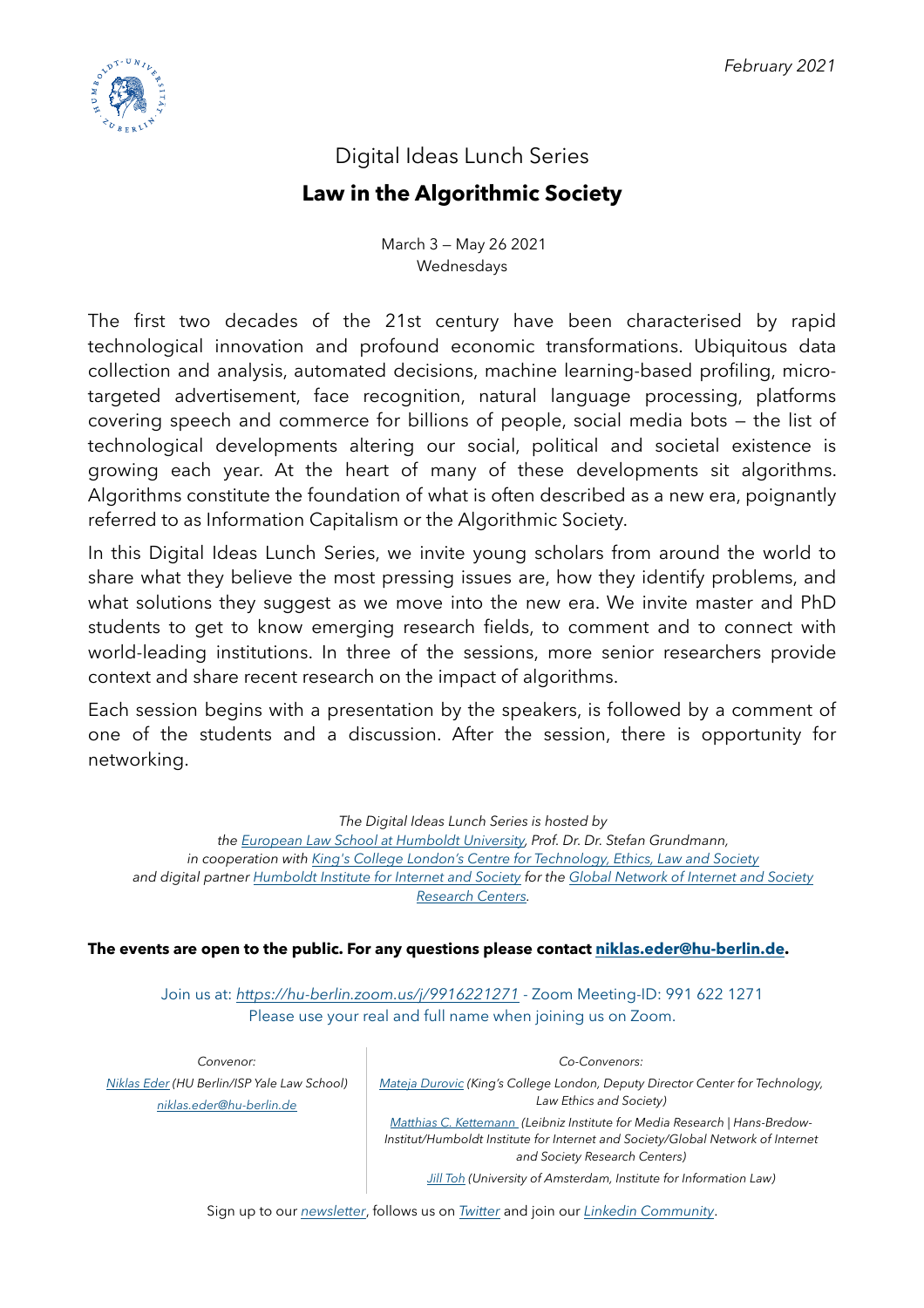

# **Program**

### 3 March 2021 - 12:00-13:00 CET **Sovereignty, International Law and the Internet**

#### Anna Sophia Tiedeke

*Another Brick in the Wall"*

Junior Researcher at the Leibniz Institute for Media Research | Hans-Bredow-Institut/Humboldt Institute for Internet and Society

*"Are We Taking States (Too) Seriously? - How the Cyberage Challenges the Subject/Object Distinction of Public International Law"*

#### Rafael Bezerra Nunes

Fellow at the Information Society Project Yale/Fellow at the WZB Berlin

*"Government-Mandated Internet Shutdowns"* 

### 10 March 2021 - 12:00-13:00 CET **The Future of Facebook**

| Natalia Menéndez González                                                                   | Przemyslaw Palka                                                |
|---------------------------------------------------------------------------------------------|-----------------------------------------------------------------|
| PhD Candidate at the European University Institute                                          | Assistant Professor, Future Law Lab, Jagiellonian<br>University |
| "Facial Recognition Technology and Facebook: "The World of Fifty (Interoperable) Facebooks" |                                                                 |

#### **Senior Panel I** 17 March 2021 — 12:00-13:30 CET **The Challenges of Digital Governance** Sofia Ranchordas Professor of Public Law and a Rosalind Franklin Fellow at the Faculty of Law of the University of Groningen Roger Brownsword Professor of Law at King's College London/ Founding Director of The Centre for Technology, Ethics, Law & Society *"Digital Governance and Inequality" "Digital Governance and Respect for the Law"*  Stefan Grundmann Professor at Humboldt University Berlin/ Dean of the Law Faculty Moderator: Mateja Durovic Reader in Law and Co-Director of the Centre for Technology, Ethics, Law and Society at Kings College London *"Digital Governance and the Distribution of Information"*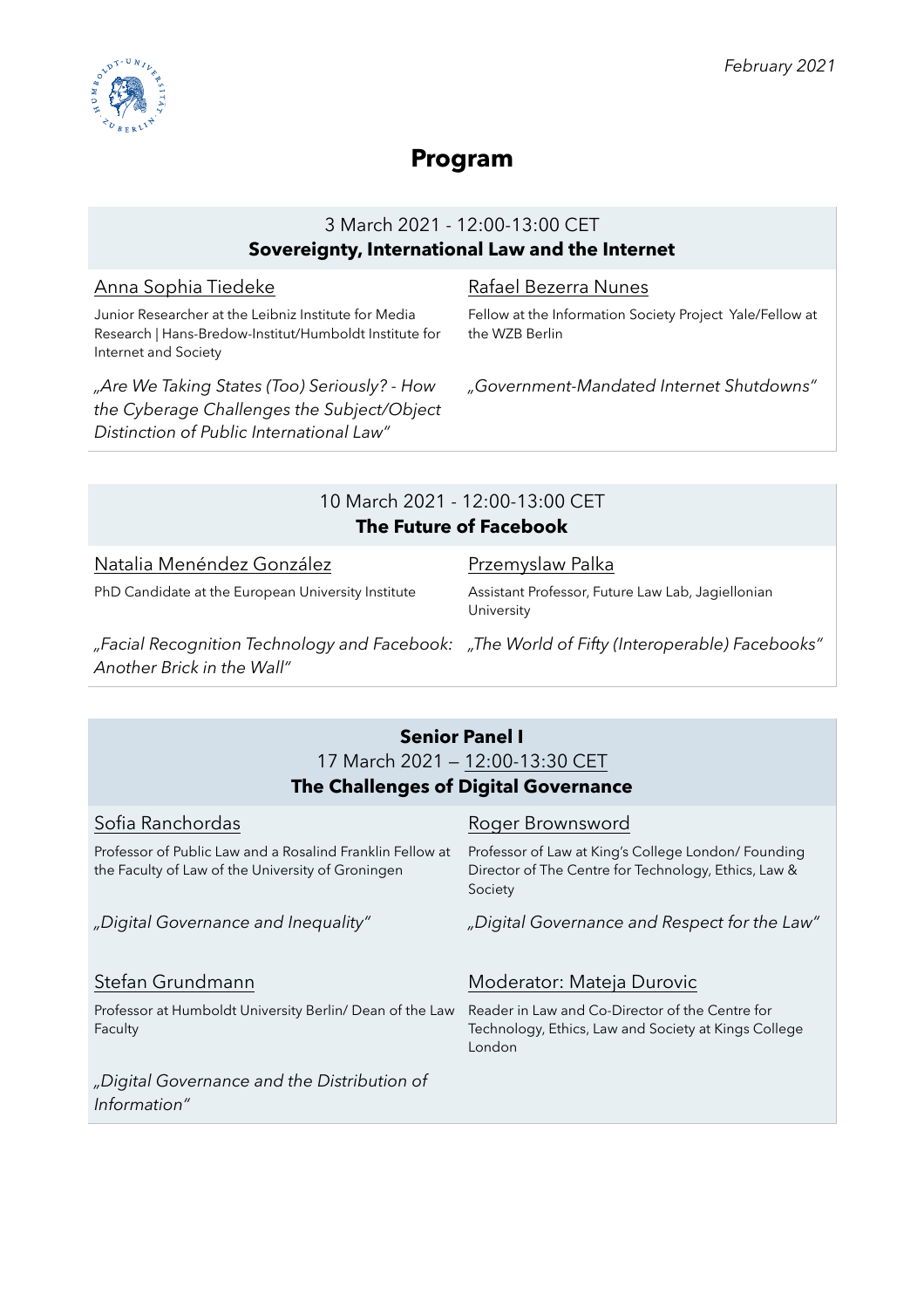

## 24 March 2021 - 12:00-13:00 CET **Collaboration, Internet Governance and Policy Making**

### Florian Glatz

President Blockchain Bundesverband

*"Applying the Wikipedia Model to Policy Making"*

#### Michael Karanicolas

Wikimedia Fellow at Yale Law School/ Information Society Project

*"Comments on the Potential of the Wikipedia Model in Policy Making"* 

### 31 March 2021 - 12:00-13:00 CET **Technological Transformations, Labour and Resistance**

#### Wenlong Li

Postdoctoral Researcher at Birmingham University

#### Jill Toh

PhD Candidate at the Institute for Information Law (IViR) Amsterdam University/The Digital Transformation of Decision Making

*TBA TBA*

# 7 April 2021 — 18:00-19:00 PM **AI, Decision Making and the Law**

#### Christoph Winter

Director Legal Priorities Project/Assistant Professor Instituto Tecnológico Autónomo de México

*"The Challenges of Artificial Judicial Decision-Making for Liberal Democracy"*

#### Christopher Markou

King's College London/University of Cambridge

*"Characteristica Universalis Lex: Artificial Intelligence and the Ghosts of LegalTech Past"* 

| <b>Senior Panel II</b>                            |                                                                                                                                                             |
|---------------------------------------------------|-------------------------------------------------------------------------------------------------------------------------------------------------------------|
| 14 April 2021 - 13:00 - 14:30 CET                 |                                                                                                                                                             |
| <b>Platform Governance and Content Moderation</b> |                                                                                                                                                             |
| Natali Helberger                                  | Matthias C. Kettemann                                                                                                                                       |
| Professor at University of Amsterdam              | Senior Researcher at Leibniz Institute for Media Rese<br>  Hans-Bredow-Institut/Head of Research Group at th<br>Humboldt Institute for Internet and Society |

*"Challenging Platform Power: Exploring New Governance Approaches for Big Tech"*

Senior Researcher at Leibniz Institute for Media Research | Hans-Bredow-Institut/Head of Research Group at the

*"Normfare: Ruling Platforms Can Be Dangerous"*

## Moderator: Jill Toh

PhD Candidate at the Institute for Information Law (IViR) Amsterdam University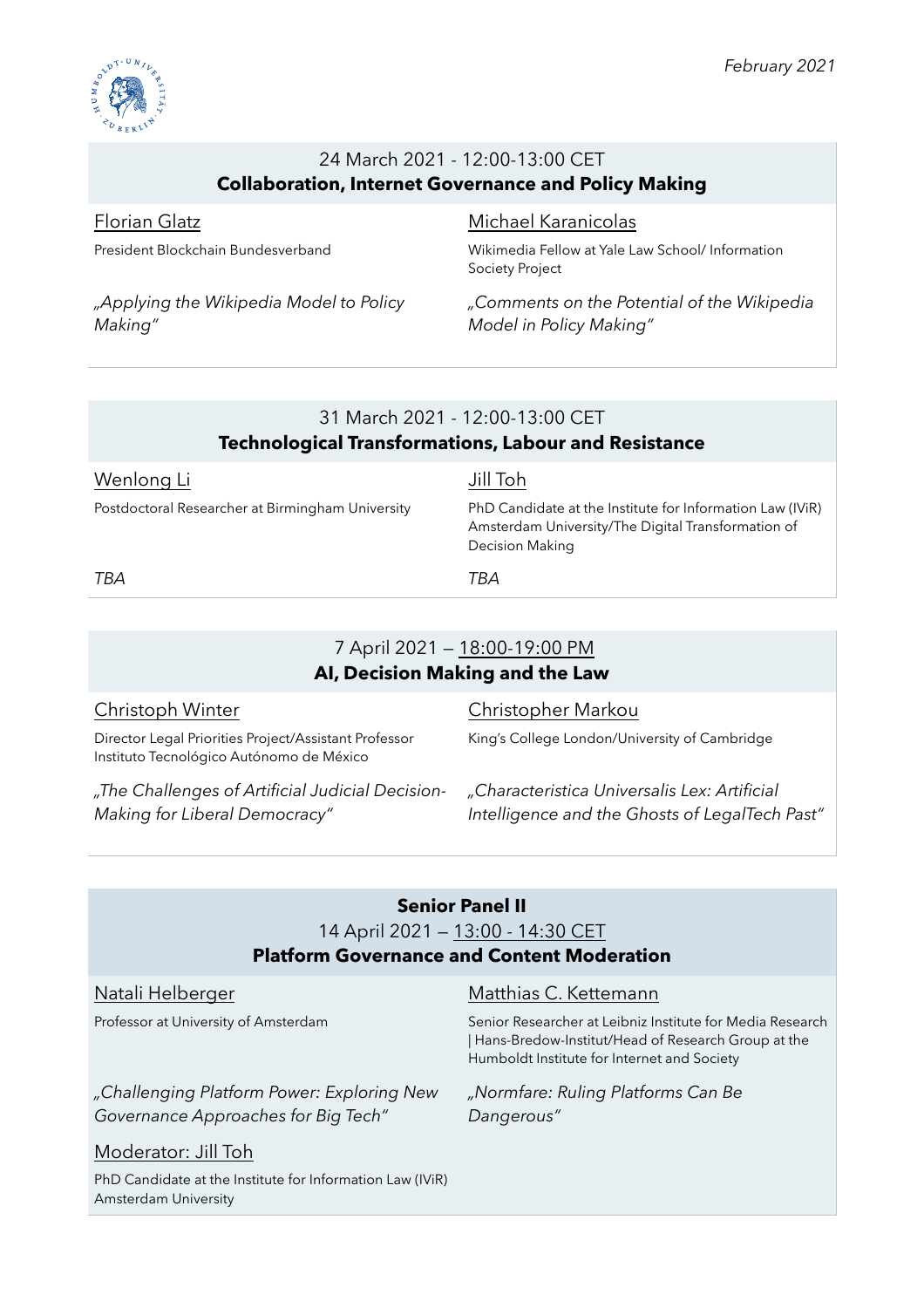

#### 21 April 2021 - 12:00-13:00 CET **Law, Language and Legal Tech**

#### Maria Mena Duran

PhD Candidate at King's College London

*"Moving to Technological Trust: Bridging the Gap Between Smart Contracts and Contract Law"*

## Maren Woebbeking

PhD Candidate at University of Göttingen

*"Natural Language Processing and the Formalisation of Law and Contracts"* 

### 28 April 2021 - 12:00-13:00 CET

#### **The Law and Politics of Content Moderation and News Personalisation**

Sarah Eskens Lecturer at the Vrije Universiteit Amsterdam

*"The Fundamental Rights of News Users: A Legal Groundwork for a Personalized News Environment"*

Robert Gorwa PhD Candidate at University of Oxford

*"The Regulatory Politics of Content Moderation"* 

#### 5 May 2021 - 12:00-13:00 CET **The Power of Platforms**

#### Amélie Pia Heldt Researcher at the Leibniz Institute for Media Research | Hans-Bredow-Institut/Humboldt Institute for Internet and Society Nikolas Guggenberger Executive Director Yale Information Society Project *TBA - A Constitutional Perspective on Content Moderation "Essential Facilities"*

#### 12 May 2021 - 12:00-13:00 CET **AI's Impact on Society and Democracy**

#### Yuval Goldfus

PhD Candidate at Univ. of Jerusalem

Margarita Amaxapolou

PhD Candidate at King's College London

*"How AI Creates a Deterministic World" "Epistemic Bias in Law and AI Research and the Future of Democratic Law-Making"*